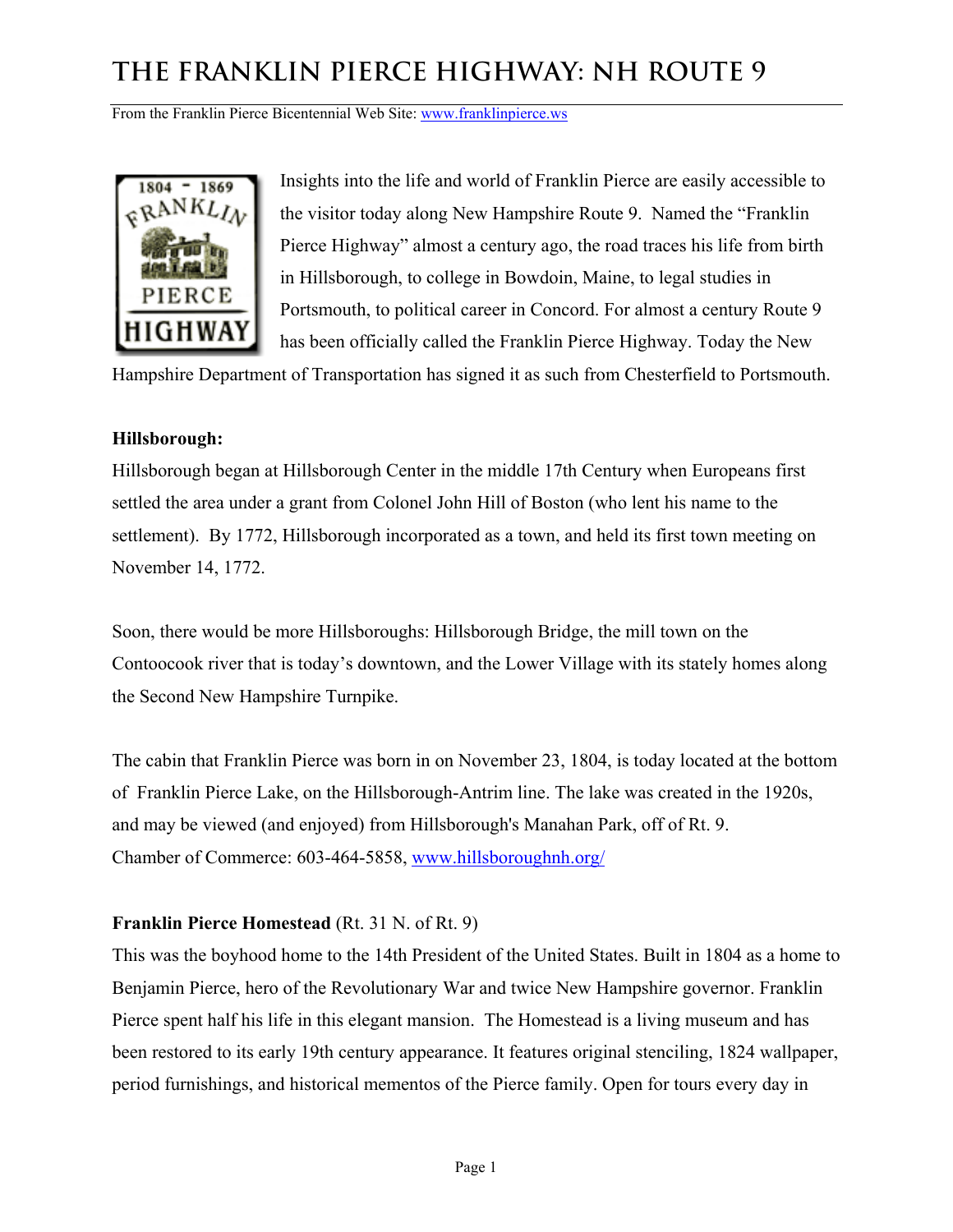From the Franklin Pierce Bicentennial Web Site: www.franklinpierce.ws

July and August, and weekends June, September, and the first half of October. Adults pay \$3 admission; children enter at no charge. Information: 603- 478-3165

### **Hillsborough Lower Village** (South on Rt. 31 from Rt. 9)

This was Pierce's neighborhood. This grouping of early houses, surrounded by forests, is both rich in character and history. Many homes date to the early 19th century, and the Union Chapel is a noteworthy white clapboard church. Many a famous Americans came from this small village, including a founder of American Express, the father of vaudeville, a railway magnate, and a U.S. President. Pierce's parents are buried in the cemetery on Route 31 just north of the Lower Village and the Homestead.

#### **Hillsborough Center**

In history, the Center earned its name, for it served as a center of local life in Pierce's day. Pierce got his first public education here in a one-room schoolhouse, and later presided over town meetings at the old Townhouse. It retains the feel of a 19th century New England town, with its central "Common," or public green, lost animal pound, horse sheds, burial ground, schoolhouse, and churches. The original nucleus of homes, many still owned by the families that built them, served as a community center with taverns, shops, a post office, and a blacksmith. Today, artists, a pewter smith, and an auctioneer occupy them.

### **Stone Arch Bridges**

Just as Senator Franklin Pierce was returning to his home state from Washington, the town of Hillsborough began an ambitious project to build a series of stone arch bridges over its many streams and rivers. Once home to more than a dozen stone arch masonry bridges, Hillsborough now has seven of these gems, four of which are used everyday to support auto, bike and foot traffic. The oldest Hillsborough stone arch bridge was built in 1866 by Reuben Loverin and can still be seen at the junction of Routes 9 and 202 where it has had its traffic diverted, and will soon be home to a small garden park for picnicking. The other four bridges, built around 1880, are of unknown builders, but believed to have been the work of Scottish and Irish stone masons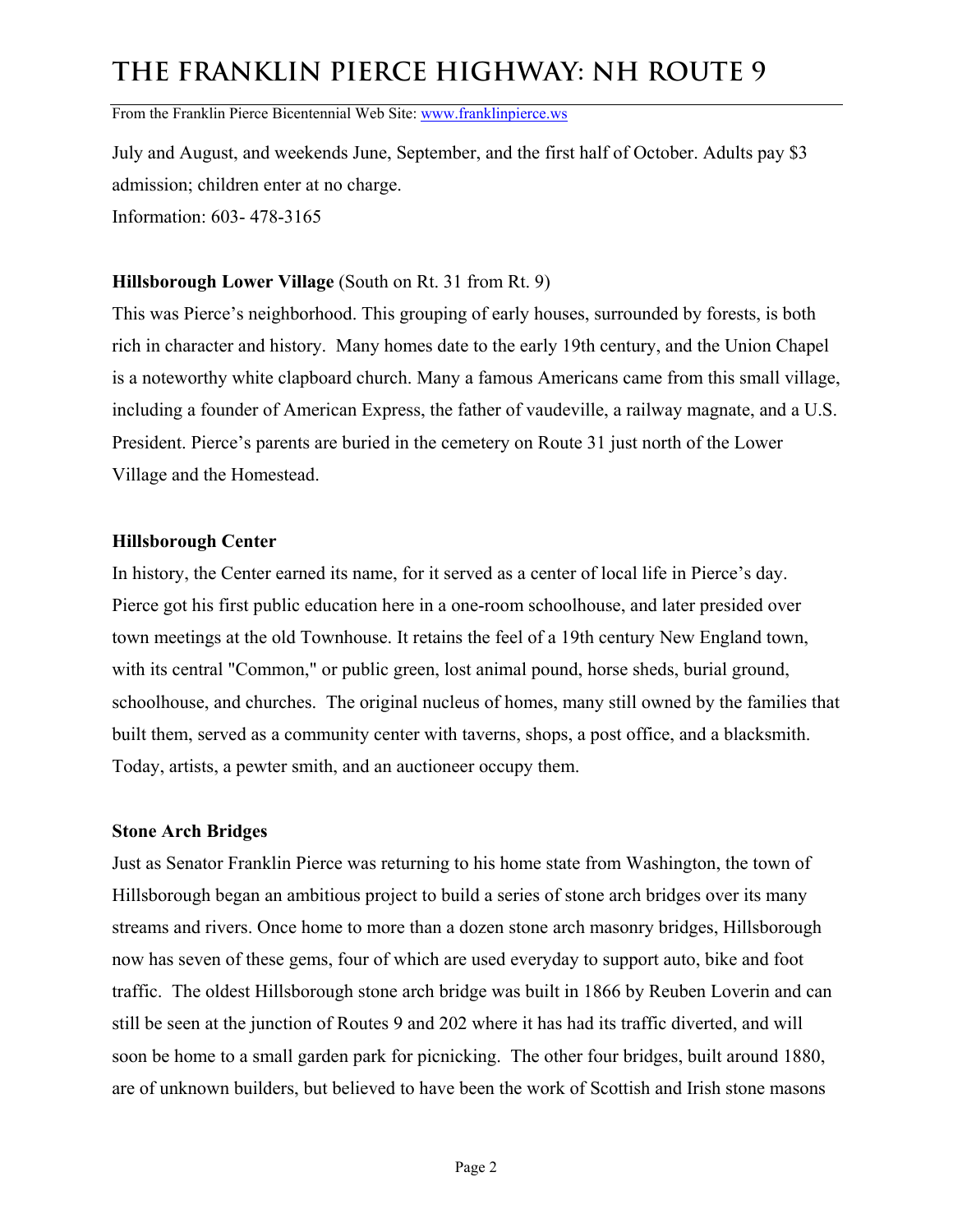From the Franklin Pierce Bicentennial Web Site: www.franklinpierce.ws

who emigrated to Hillsborough in the 19th century. Each of these lovely examples of bridge building craft is still in place with original keystones and held together without the benefit of mortar.

#### **Pierce Barbecue Pit**

Located just beyond the famed Kemps Truck "museums"(open exhibit, and can be found on River Street, the first right). The remains of this stone pit were used for Benjamin Pierce's annual barbecue, and to stage a huge celebration to send Franklin off to Washington.

#### **Concord:**

If Hillsborough was Pierce's first home, then Concord (the state capital and seat of State government) was to be his second home. The city took its name in honor of the Patriots who resisted the British at Concord, Mass., in 1775. It was here that Pierce both began and ended his political career.

Chamber of Commerce: 603-224-2508, [www.concordchamber.com](http://www.concordchamber.com/)

### **Statehouse** (Main Street)

New Hampshire's statehouse is the oldest state capitol where the Legislature still meets in its original chambers. The marble and granite dome was put on top of the building in 1818. Over the years, the Statehouse has been enlarged and renovated to accommodate 424 lawmakers (The New Hampshire House's 400+ members make it the third-largest parliamentary body in the English-speaking world: trailing only the U.S. Congress and Britain's Parliament). Pierce came here fresh out of college as a representative from Hillsborough, and soon became the state's youngest ever speaker of the house. A huge portrait of Pierce hangs in the hall of representatives, and a portrait of his father, governor Benjamin Pierce, is just to the left of the second floor governor's office. A statue of Pierce stands at the edge of the statehouse lawn. It is the only statue of Pierce in his home state and was erected in 1914, on city property (thus not officially on the statehouse lawn). Self-guided tours of the statehouse are available weekdays from 8 a.m. to 4:30 p.m. Guided tours are offered with reservations. Information: 603-271-2154.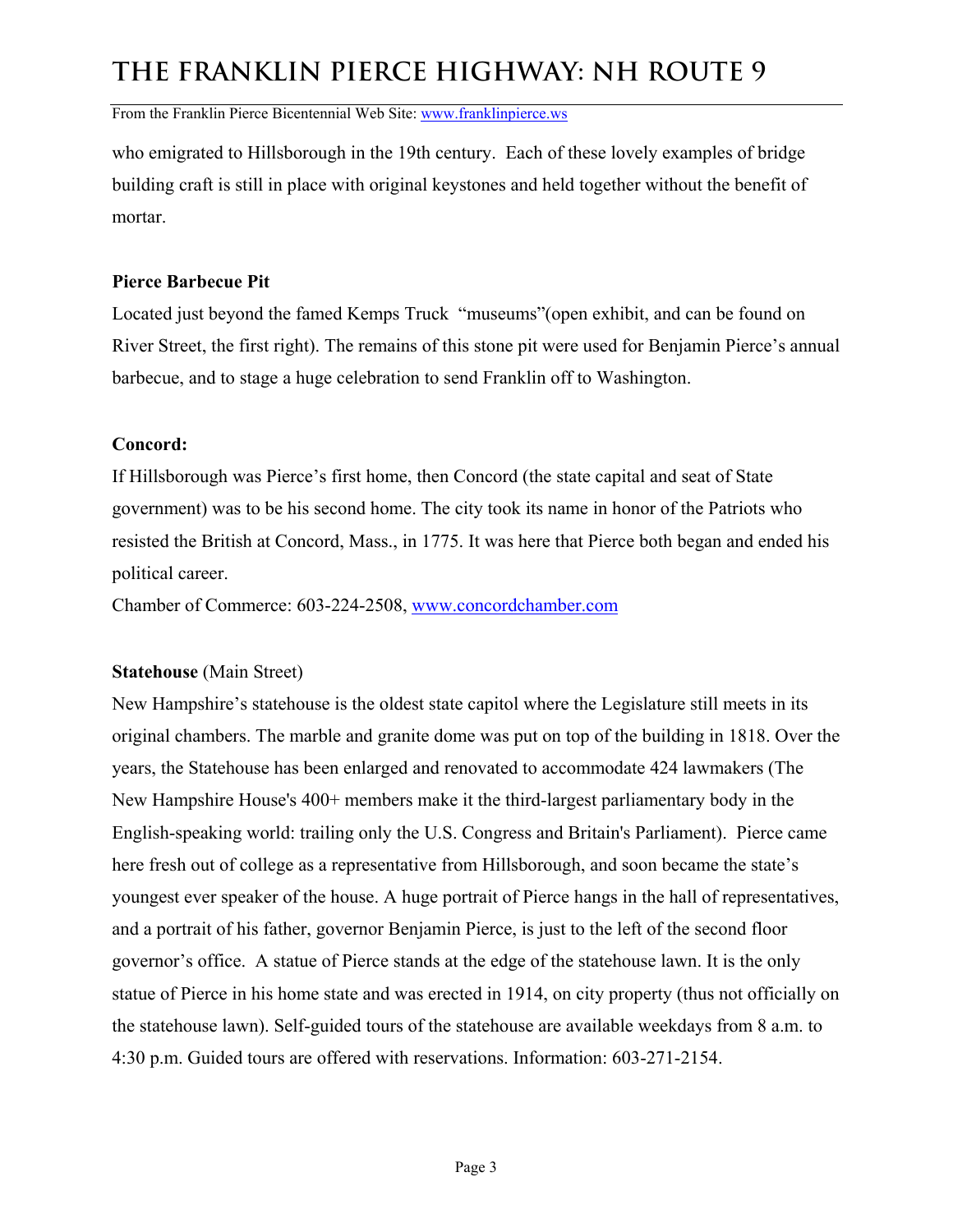From the Franklin Pierce Bicentennial Web Site: www.franklinpierce.ws

### **Pierce Manse**

The 1838 Greek Revival Pierce Manse was the home that Pierce and his family lived in between the Senate and the presidency. The house has been restored to how it might have been when the Pierces lived here with their two children. Many of the furnishings belonged to Pierce or other members of his family. Some items are known as "White House Pieces."

When he moved into this house, he had just resigned his post as U.S. Senator to carry on his law practice, and it was here that he was exerting every effort to land some type of government position for his lifelong friend Nathaniel Hawthorne.

He left the house in 1846 to go off to the Mexican War, while his wife and little Benny went to stay with relatives. It is likely that they did not return to 18 Montgomery Street after the war because the rooms would have been haunted by the memory of their son Franky's death. A unique portrait of this child is one of the treasures of The Manse. Open weekdays from mid-June to Labor Day and by appointment. The hours are 11 a.m. to 3 p.m. Information: 603-225-2068.

Pierce and his immediate family are buried a few blocks away in the **Old North Cemetery.** The home that Jane and Franklin lived in after the Presidency stood on Main Street until a fire 40 years ago destroyed it.

### **Museum of New Hampshire History**

Across from the statehouse stands the Museum of New Hampshire History, administered by the New Hampshire Historical Society. The Museum of New Hampshire History, at 6 Eagle Square in Concord, New Hampshire, is one of northern New England's finest history museums. It is the single best source for information and educational materials on the state's history. It offers exhibitions on the state's rich heritage and traditions as well as a variety of programs for children and adults throughout the year. The museum store features a selection of New Hampshire's books, products and crafts. Hours: Tuesday through Saturday, 9:30 a.m. to 5 p.m. Thursday evenings until 8:30 p.m. Sunday 12 noon to 5 p.m. Also open Monday 9:30 a.m. to 5 p.m. from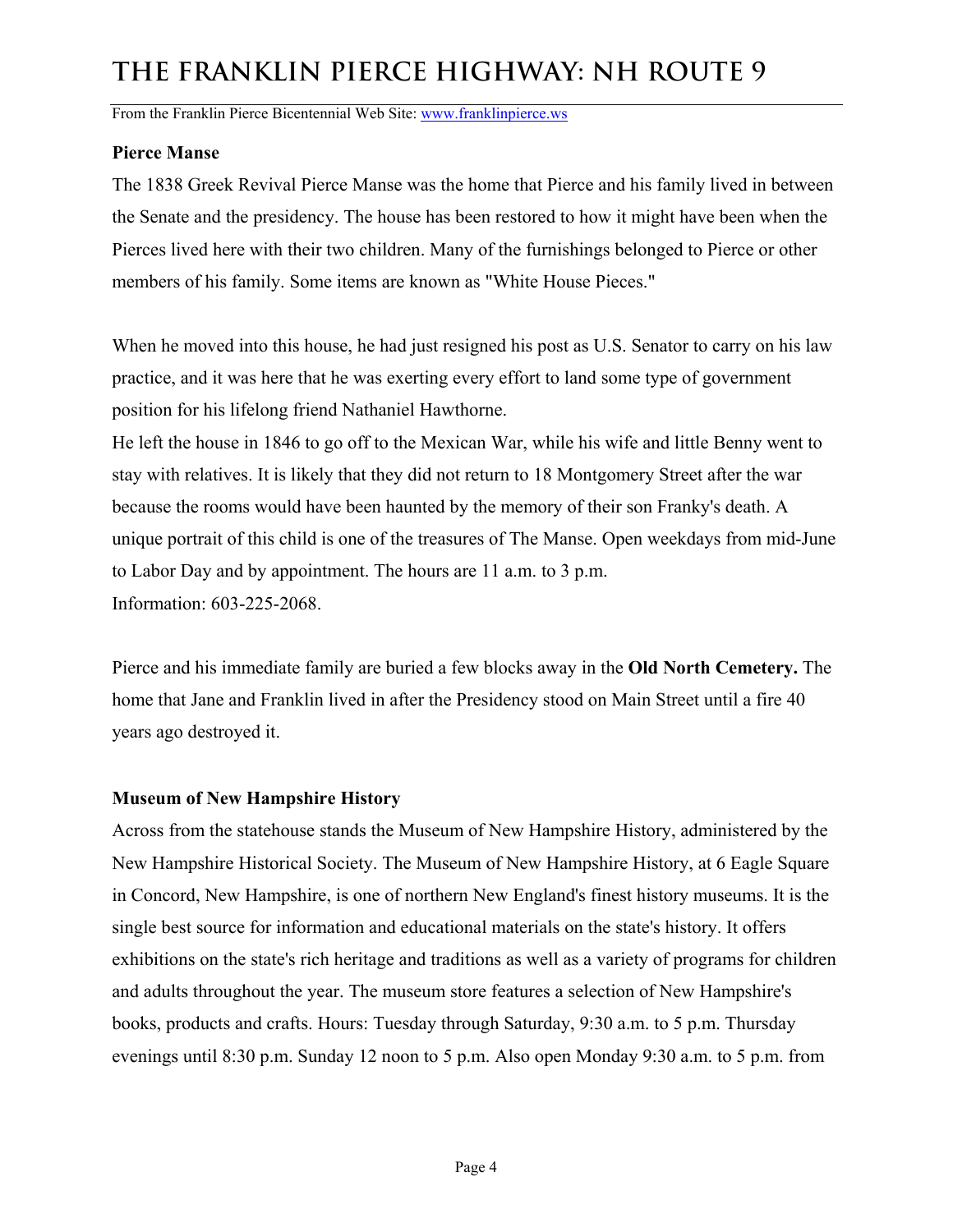From the Franklin Pierce Bicentennial Web Site: www.franklinpierce.ws

July 1 through October 15 and in December. Admission: \$5 for adults, \$4 for seniors, \$2.50 for children 6-18. Information: 603-228-6688, [www.NHHistory.org](http://www.NHHistory.org/).

#### **New Hampshire Historical Society Tuck Library** (30 Park Street)

The Tuck Library holds the State's largest collection of Pierce papers and images. Their collection (including a library catalog of books, manuscripts, newspapers, etc) is open to researchers and the public Tuesday through Saturday from 9:30 am to 5 p.m. There is a daily user fee for non-members, and no charge for students and Society members. Call 603-224-0463 for more information, or e-mail to library @nhhistory.org. Website: [www.NHhistory.org](http://www.NHhistory.org/)

**Former Pierce Law Office** (Gallagher, Callahan & Gartrell- 214 N. Main Street) Not open to the public without prior notice. The building at 214 North Main Street was built in 1826 as the home of the Merrimack County Bank; it is believed to be the first three-story brick building on Main Street. Designed and built by local architect/builder John Leach in the Adamsesque Federal style, it features tall recessed arches with stone imposts on the facade reminiscent of the Boston work of Bullfinch, and step-gable ends and square, simple-capped chimneys. Originally built with double entries on Main Street, the building's occupants included Franklin Pierce. Gallagher, Callahan & Gartrell is a multidisciplinary government and regulatory law firm serving New Hampshire and New England Information: 800-528-1181. [www.gcglaw.com](http://www.gcglaw.com/)

### **Franklin Pierce Law Center**

For more than twenty-five years, Franklin Pierce Law Center has offered training leading to the Juris Doctor (JD), the basic degree for the practice of law in the U.S. More recently, it has also awarded advanced degrees, diplomas and certificates in education law and intellectual property- subjects of ever-increasing national and global importance.

Centrally located in Concord, the state capital of New Hampshire, FPLC enjoys an enviably diverse student body. Students typically represent every continent, and graduates work in legal, governmental, business and educational organizations in over fifty nations.